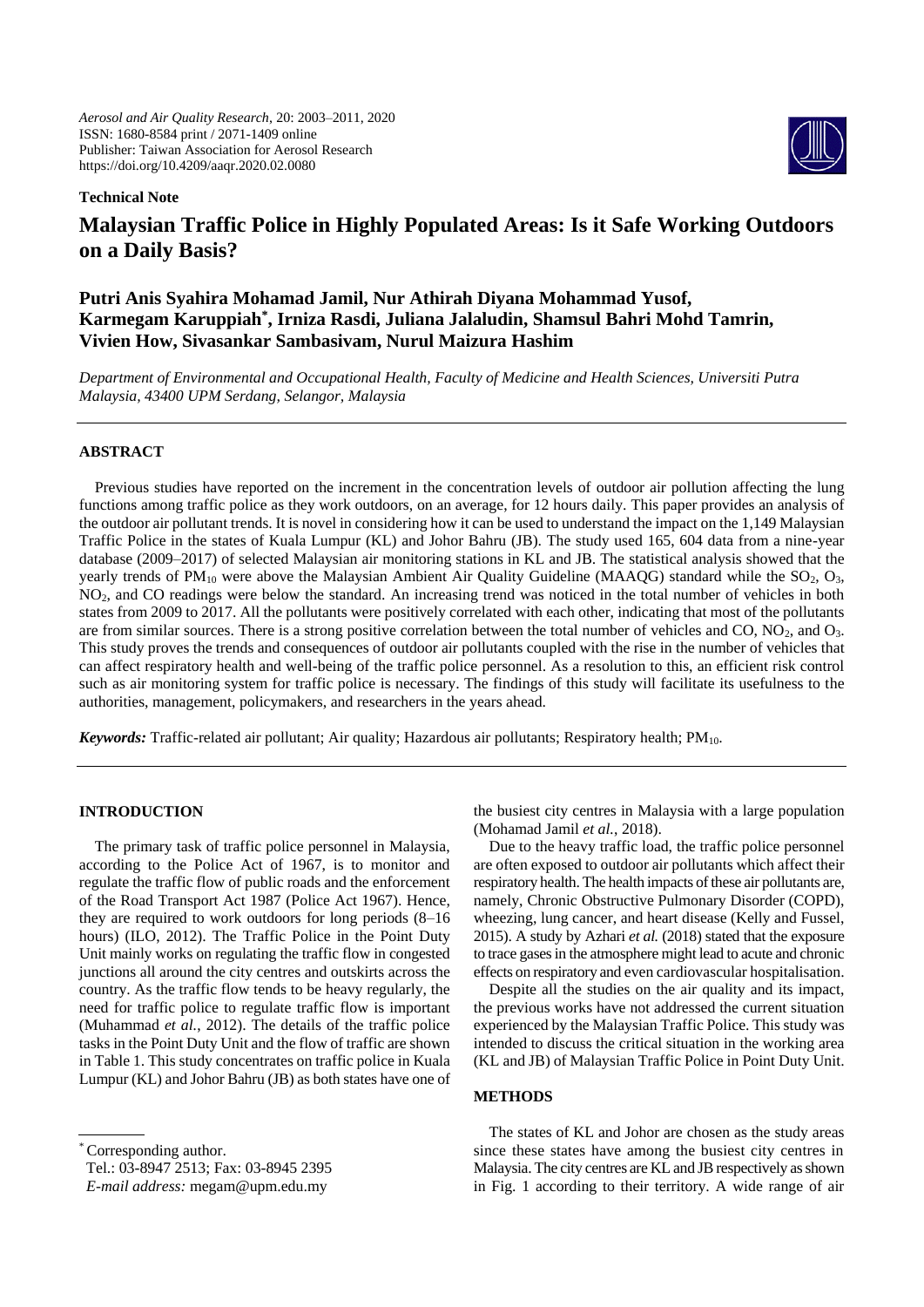2004 *Mohamad Jamil et al.*, *Aerosol and Air Quality Research*, 20: 2003–2011, 2020

| Shift         | Time                          | Flow of Traffic <sup>#</sup> | <b>Job Description</b>                                          |
|---------------|-------------------------------|------------------------------|-----------------------------------------------------------------|
| Morning       | 6 am                          | Peak hour and heavy          | Assemble in Traffic Police station for clock-in and briefing on |
|               |                               | traffic <sup>a</sup>         | duty of the day                                                 |
|               | 7 am                          |                              | To be ready at the designated junction                          |
|               | $7-10$ am                     |                              | Starts working to regulate traffic flow on the public roads     |
|               | $10 \text{ am} - 2 \text{pm}$ | Uninterrupted <sup>b</sup>   | Report back at the station and attend a briefing on 'Summons'   |
|               |                               |                              | and traffic hindrance' duty                                     |
|               |                               |                              | Patrolling                                                      |
|               | 2 pm                          | Slow <sup>c</sup>            | End of duty                                                     |
| Evening       | 2 pm                          | Slow <sup>c</sup>            | Assemble in Traffic Police station for clock-in and briefing on |
|               |                               |                              | duty of the day                                                 |
|               | $3-4$ pm                      | Uninterrupted <sup>b</sup>   | Patrolling                                                      |
|               | $4-8$ pm                      | Peak hour and heavy          | Starts working to regulate traffic flow on the public roads     |
|               | $8-10$ pm                     | traffic <sup>a</sup>         | Report back at the station and attend a briefing on 'Summons'   |
|               |                               |                              | and traffic hindrance' duty                                     |
|               |                               |                              | Patrolling                                                      |
| $\sim$ $\sim$ | $10 \text{ pm}$<br>.          | Uninterrupted <sup>b</sup>   | End of duty                                                     |

**Table 1.** Job description of traffic police in Point Duty Unit.

<sup>a</sup>Traffic volume is the highest at this point of time.

<sup>b</sup>Traffic flow is smooth.

<sup>c</sup> Traffic volume is increasing but still moving.

**#** Source by:

Bavani, M. (2010, August 2). *Morning peak hour ban for heavy vehicles starts today*. The Star.

<https://www.thestar.com.my/news/community/2010/08/02/morning-peak-hour-ban-for-heavy-vehicles-starts-today> TomTom Traffic Index (2020). *Kuala Lumpur traffic Malaysia.* [https://www.tomtom.com/en\\_gb/traffic-index/kuala](https://www.tomtom.com/en_gb/traffic-index/kuala-lumpur-traffic/)[lumpur-traffic/](https://www.tomtom.com/en_gb/traffic-index/kuala-lumpur-traffic/)



(a) Study area (KL territory) (b) Study area (JB territory)

**Fig. 1.** Study area.

quality data is also available for these two states. The primary body responsible for collecting, analysing, and presenting the air quality data is the Department of Environment (DOE), Malaysia. The air quality data in Malaysia is managed by a private entity (Alam Sekitar Sdn Bhd (ASMA)) who has

been contracted by the DOE. The air quality data are monitored daily on a 24-hour basis from an air quality monitoring station. As postulated by the World Health Organization (WHO), the monitored air pollutants are particulate matter with a size of less than 10 microns in diameter ( $PM_{10}$ ), sulfur dioxide ( $SO_2$ ),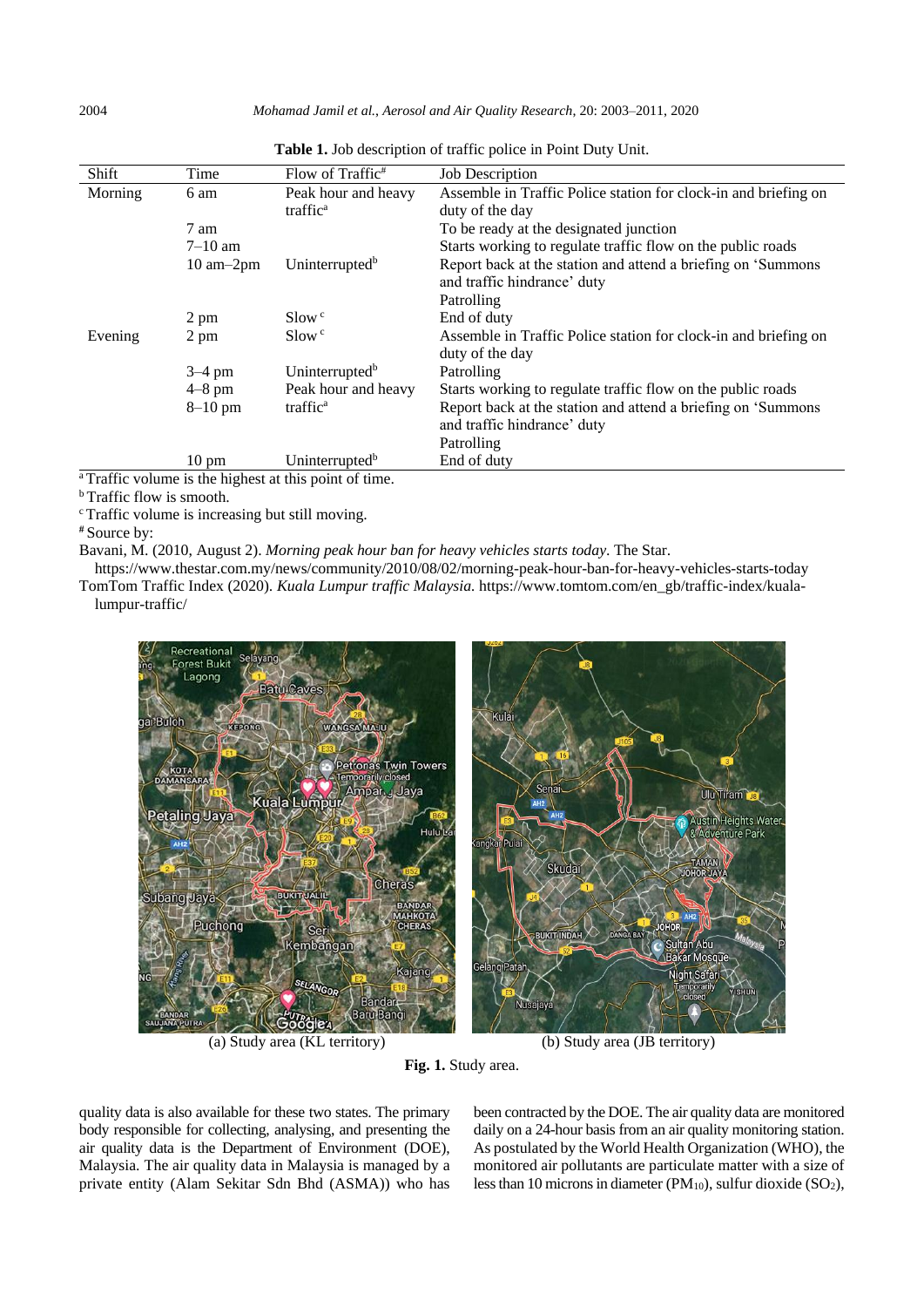nitrogen dioxide  $(NO<sub>2</sub>)$ , carbon monoxide  $(CO)$ , and groundlevel ozone  $(O_3)$  (DOE, 1997). A nine-year database from 2009 to 2017 was sourced from the DOE and further analysed for trends of the outdoor air pollutants. The transportation data (number of vehicles by road) from 2009 to 2017 was obtained from the Malaysian Road Transport Department and validated by Department of Statistics Malaysia (2017). All the statistical analyses were performed using Statistical Package for the Social Sciences (SPSS) version 22. For all the statistical analyses, the p-value of  $< 0.05$  as the significance level was used. The research covered the data collected from 2009 to 2017. This large range was used to ensure that all possible research done in this field was covered.

#### **RESULTS AND DISCUSSION**

#### *Air Quality Data in KL and Johor*

Fig. 2 illustrates the trends of  $PM_{10}$  (24-hour average time) in KL and Johor from 2009 to 2017. The data was compared with the Malaysian Ambient Air Quality Guideline (MAAQG) standard of 2020, as shown in Table 2. Findings show that average PM<sup>10</sup> concentration was above the MAAQG standard every year from 2009 to 2017. The release of  $PM_{10}$  is

primarily by the industrial sector (Salahudin *et al.*, 2013) and this explains the high concentration of  $PM_{10}$  in both states as both KL and Johor are central to many industrial and business operations (Azmi *et al.*, 2010). Meanwhile, the highest average concentration of  $PM_{10}$  recorded was in 2015 for both states. This finding is believed to occur as a result of 2015 Haze episodes in Malaysia, deemed to be the worst after 1997 Haze due to prolonged haze lasting over two months (DOE, 2015).

Coincide, the average concentrations of  $SO_2$ ,  $O_3$ ,  $NO_2$  and CO recorded from 2009 to 2017 were below the revised MAAQG standard of 2020 (Figs. 3–6). As can be seen, the highest concentrations of  $SO<sub>2</sub>$  were recorded in 2017 for both states.  $SO_2$  is usually the product of industrial activities and motor vehicles predominantly from diesel-engine trucks and buses (Pereira *et al.*, 2007; Azmi *et al.*, 2010). The peak could relate to an increase in the release of  $SO<sub>2</sub>$  by existing or newly developed power stations due to increasing demands of energy supply in the country (Salahudin *et al.*, 2013; Energy Commission Malaysia, 2019). Meanwhile, an observation of  $O_3$ ,  $NO_2$  and  $CO$ , their trends are almost similar annually and were below the MAAQG standard of 2020. These findings are also in similar with the previous work by Norela *et al.* (2004, 2010).



#### KUALA LUMPUR JOHOR

*<sup>b</sup>Black solid line marking the cut-off point according to Malaysia standard for PM<sup>10</sup> with 1 year-averaging time* **Fig. 2.** Average  $PM_{10}$  concentrations (2009–2017).

|  |  |  |  | Table 2. New Malaysian Ambient Air Quality Guideline (MAAQG) standard (Source: DOE, 1997). |  |
|--|--|--|--|--------------------------------------------------------------------------------------------|--|
|--|--|--|--|--------------------------------------------------------------------------------------------|--|

| <b>Pollutants</b>                             | Averaging Time | Ambient Air Quality Standard (2020)<br>$\mu$ g m <sup>-3</sup> |
|-----------------------------------------------|----------------|----------------------------------------------------------------|
| Particulate Matter with the size of less than | 1 year         | 40                                                             |
| 10 micron ( $PM_{10}$ )                       | 24 hours       | 100                                                            |
| Sulfur Dioxide $(SO2)$                        | 1 year         | 250                                                            |
|                                               | 24 hours       | 80                                                             |
| Nitrogen Dioxide $(NO2)$                      | 1 year         | 280                                                            |
|                                               | 24 hours       | 70                                                             |
| Ground Level Ozone $(O_3)$                    | 1 year         | 180                                                            |
|                                               | 8 hours        | 100                                                            |
| <i>Carbon Monoxide (CO)</i>                   | 1 year         | 30                                                             |
|                                               | 8 hours        | 10                                                             |

 $*$  mg m<sup>-3</sup>.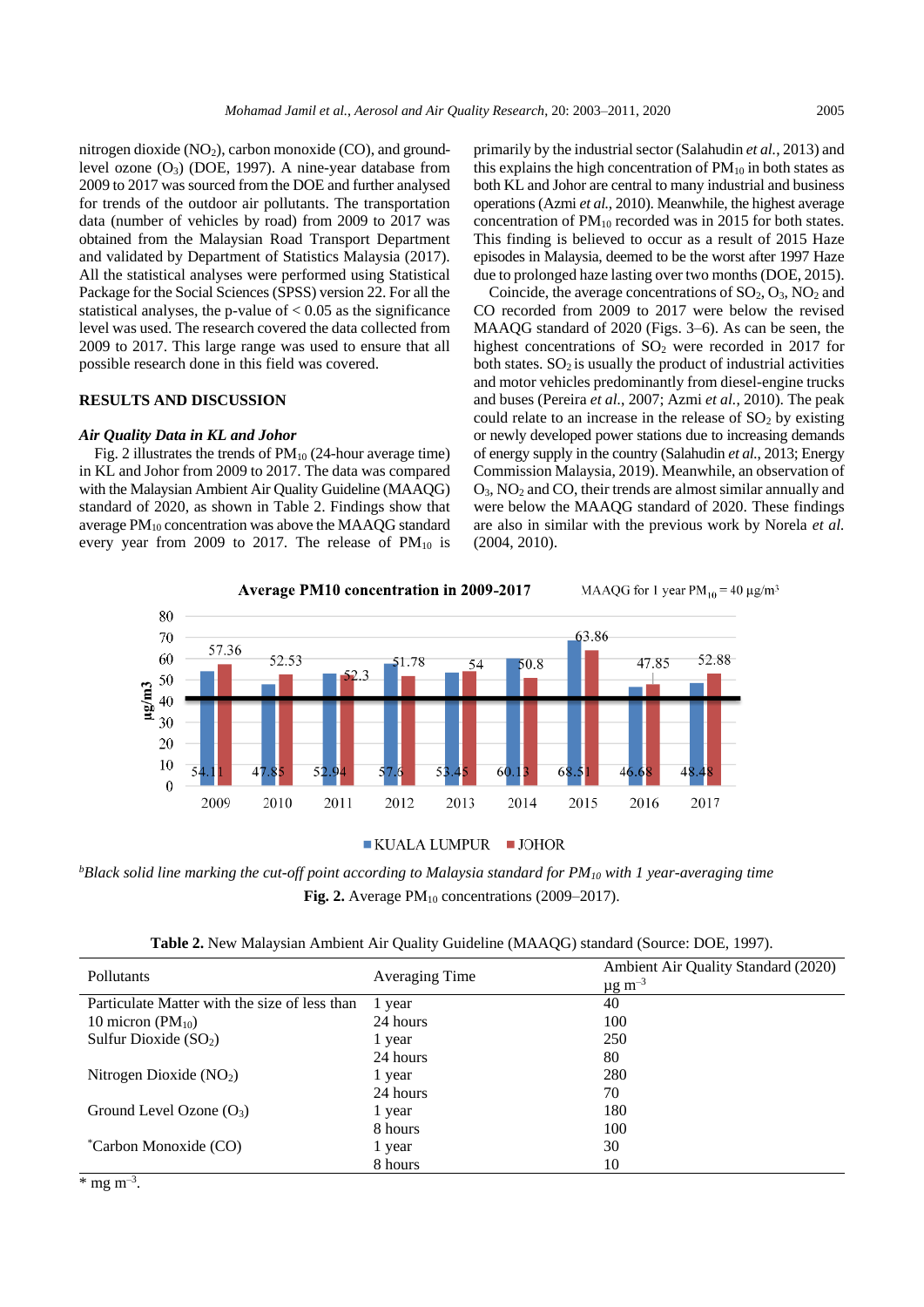

*<sup>b</sup> Black solid line marking the cut-off point according to Malaysia standard for SO<sup>2</sup> with 24 hour averaging time* **Fig. 3.** Average  $SO_2$  concentrations (2009–2017).





*b* Black solid line marking the cut-off point according to Malaysia standard for O<sub>3</sub> with 24-hour averaging time **Fig. 4.** Average  $O_3$  concentrations (2009–2017).



 $MAAQG$  for 24 hour  $NO<sub>2</sub> = 0.07$  ppm

*b* Black solid line marking the cut-off point according to Malaysia standard for NO<sub>2</sub> with 24 hour averaging time

**Fig. 5.** Average  $NO<sub>2</sub>$  concentrations (2009–2017).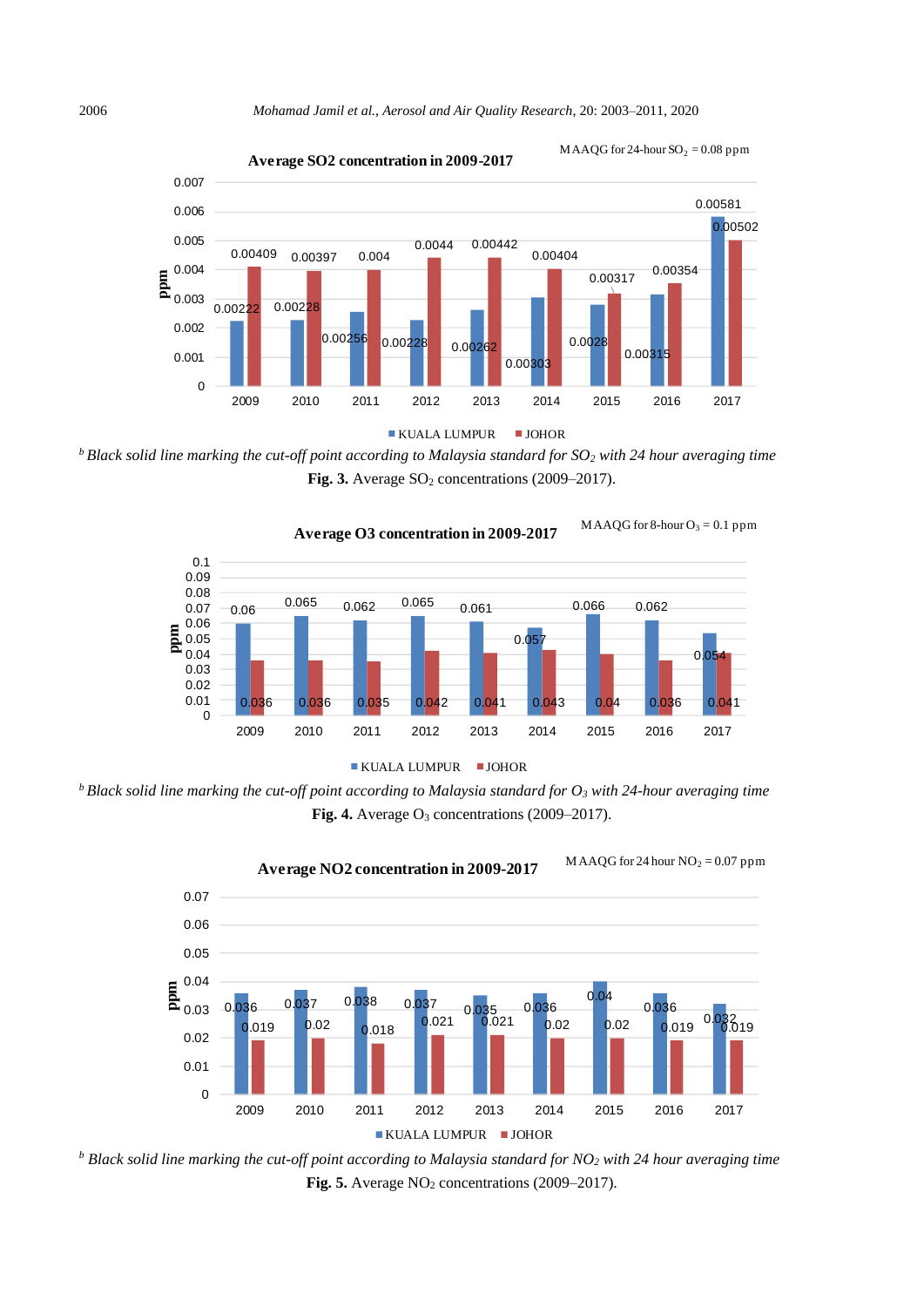

**Fig. 6.** Average CO concentrations (2009–2017).

 $O_3$  is a secondary gas made up of nitrogen oxides  $(NO_x)$ and volatile organic compound (VOC) by photochemical responses involving the sunlight and heat from its precursor pollutants (Anderson *et al.*, 2010; Chelani, 2013). The combination of high temperature and pressure of fuel oxidises the nitrogen in the gas to generate  $NO<sub>2</sub>$  with enough oxygen (Anderson *et al.*, 2010). Apart from that, industrial processes also produce NO<sup>2</sup> as a by-product (Ling *et al.*,  $2014$ ). NO<sub>2</sub> is also emitted from open burning, domestic fuel sources, and long-range air pollutants from transportation sources (Rajab *et al.*, 2011). CO is a colourless, odourless, and toxic air pollutant, which is produced by the incomplete combustion of carbon. The largest contributors of CO in the atmosphere are vehicular gas emissions (Transportation Research Board and National Research Council, 2002). However, these major air pollutants were also affected by the surface of meteorological conditions which are unaccounted for in this study. Nonetheless, the current work can ascertain the trends of air pollutants in both KL and Johor to understand the impact towards Malaysian Traffic Police in these areas.

#### *Total Number of Vehicles on the Road*

Due to the rapid industrialisation, it can be anticipated that the number of vehicles on the road to increase annually and indirectly play a major role in the gas emissions from traffic (Chen *et al.*, 2019). This fact is supported by the latest data from the Road Transport Department of Malaysia from 2010 to 2014 (Department of Statistics Malaysia, 2015) which shows that the total number of vehicles in each state is led by KL (4.6 million in 2014) and Johor (2.3 million in 2014) with the largest number of vehicles on the road (Fig. 7). Specifically, the total number of vehicles in KL and Johor from 2009 to 2017 is shown in Fig. 8 (Road Transport Department, Malaysia, 2017). The increasing trend of the number of vehicles can be seen growing each year with the latest number in 2017 exceeding 6.4 million vehicles in KL and 3.6 million in Johor. This finding is in agreement with a similar finding reported by other researchers. Previous studies (Abdullah *et al.*, 2012; Salahudin *et al.*, 2013) showed that high levels of air pollutants are probably associated with motor vehicle emissions.

#### *Correlation between All the Air Pollutants*

Table 3 shows the correlation between all the air pollutants, where a significant positive correlation can be found in all the parameters with each other. In this present study,  $PM_{10}$ has a moderate positive correlation with CO ( $r = 0.347$ ,  $p <$ 0.01) and a low positive correlation with O<sub>3</sub> ( $r = 0.220$ ,  $p <$ 0.01), NO<sub>2</sub> (r = 0.245, p < 0.01) and SO<sub>2</sub> (r = 0.220, p < 0.01). Additionally, CO is found to have a moderate positive correlation with  $SO_2$  (r = 0.522, p < 0.01) and a low positive correlation with  $O_3$  (r = 0.217, p < 0.01) and  $NO_2$  (r = 0.236,  $p < 0.01$ ), while  $O_3$  has a moderate positive correlation with  $NO<sub>2</sub>$  (r = 0.427, p < 0.01) and a low positive correlation with  $SO<sub>2</sub>$  (r = 0.257, p < 0.01). NO<sub>2</sub> is found to be in a moderate positive correlation with  $SO_2$  (r = 0.533, p < 0.01). These findings are in line with several previous studies (Mansouri *et al.*, 2011; Rahman *et al.*, 2015) which found all the parameters positively correlated with each other. The significant correlations revealed that the pollutants might have similar or overlapping origins (Kumar and Joseph, 2006; Lee *et al.*, 2018). However, further work would be needed to assess this matter.

## *Correlation between the Number of Vehicles and All the Pollutants Concentrations*

Table 4 shows the correlation between the number of vehicles and the average concentrations of all the pollutants. This study reports strong positive correlations of the total number of vehicles on the road with CO ( $r = 0.876$ ,  $p <$ 0.01),  $O_3$  (r = 0.847, p < 0.01), and  $NO_2$  (r = 0.868, p < 0.01). As for  $SO_2$  and  $PM_{10}$ , the correlations are found to be not significant. Certain factors can explain the non-correlation findings between  $SO_2$  and  $PM_{10}$  with the number of vehicles. This fact might due to initiation of EURO-2M fuel usage that reduces the amount of  $SO<sub>2</sub>$  released into the environment since 2009 (Abdullah *et al.*, 2012; Mohamed Binyehmed *et al.*, 2016). Meanwhile, PM<sub>10</sub> level of concentration in Malaysia is conformed to the burning of biomass in neighbouring countries (Sentian *et al.*, 2018) and is easily manipulated by other factors, along with weather and monsoon directions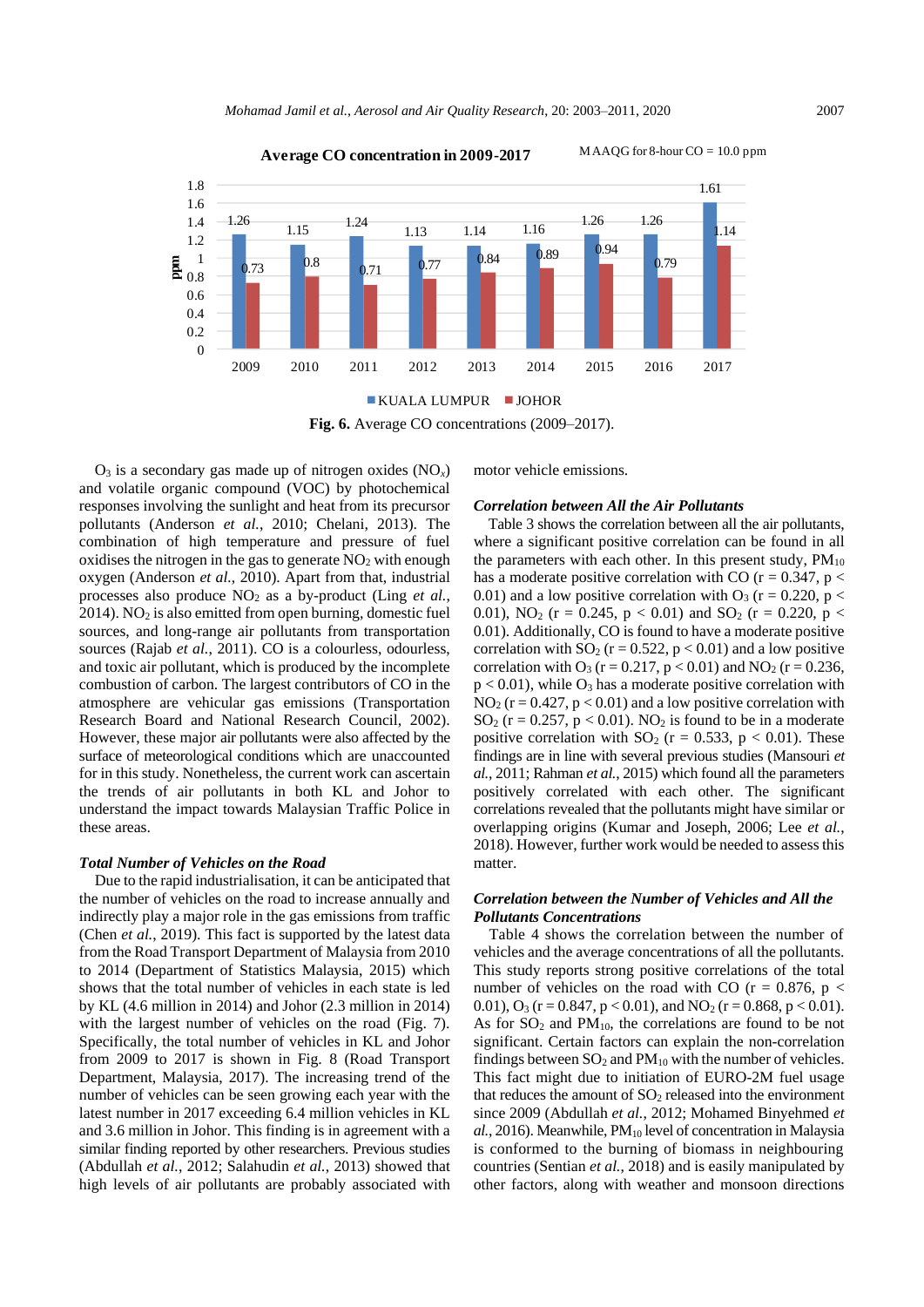

**Number of Vehicles on Road by State, 2010-2014**

**Fig. 7.** Number of Vehicles on Road by state (2010–2014).  $2010$   $2011$   $2012$   $2013$   $2104$ 



**Total Number of Vehicles in 2009 to 2017**

**Fig. 8.** Number of vehicles on road in KL and Johor (2009–2017).

| Pollutants      | $PM_{10}$            | CO                 | ◡                    | NO <sub>2</sub>    | SO <sub>2</sub> |
|-----------------|----------------------|--------------------|----------------------|--------------------|-----------------|
| $PM_{10}$       |                      |                    |                      |                    |                 |
| CO              | $0.347$ <sup>a</sup> |                    |                      |                    |                 |
| $O_3$           | 0.220 <sup>a</sup>   | 0.217 <sup>a</sup> |                      |                    |                 |
| NO <sub>2</sub> | $0.245$ <sup>a</sup> | 0.236 <sup>a</sup> | $0.427$ <sup>a</sup> |                    |                 |
| SO <sub>2</sub> | 0.220 <sup>a</sup>   | 0.522 <sup>a</sup> | $0.257$ <sup>a</sup> | 0.533 <sup>a</sup> |                 |

**Table 3.** Correlation between all the air pollutants.

<sup>a</sup> significant at  $p < 0.01$ .

| $\sim$ 0.110<br>$\cdot$ . $\sim$ $\sim$<br>anie: | Ð<br>vehicles<br>O1<br>ota<br>no | $PM_{10}$ | $\sim$    |                                                      | $\mathbf{r}$<br>NI<br>$\tilde{\phantom{a}}$ | $\sim$<br>ມບ |
|--------------------------------------------------|----------------------------------|-----------|-----------|------------------------------------------------------|---------------------------------------------|--------------|
| $\mathbf{r}$<br>vehicles<br>ota<br>O1<br>nc      |                                  |           | 0.75<br>. | $4 - a$<br>$\sim$<br>$\cdot$<br>$\mathbf{a}$<br>J.O' | 2009<br>868                                 | J.309        |
| $\sim$<br>$\sim$ $\sim$ $\sim$<br>. .            |                                  |           |           |                                                      |                                             |              |

<sup>a</sup> significant at  $p < 0.01$ .

(Verma and Desa, 2008; Barmpadimos *et al.*, 2011; Mohamad *et al.*, 2015; Rahman *et al.*, 2015). As a whole, however, more work is required to examine the key sources of each type of pollutant in detail.

Nevertheless, the findings from present study coincide with a previous study (Zakaria *et al.*, 2019) which suggested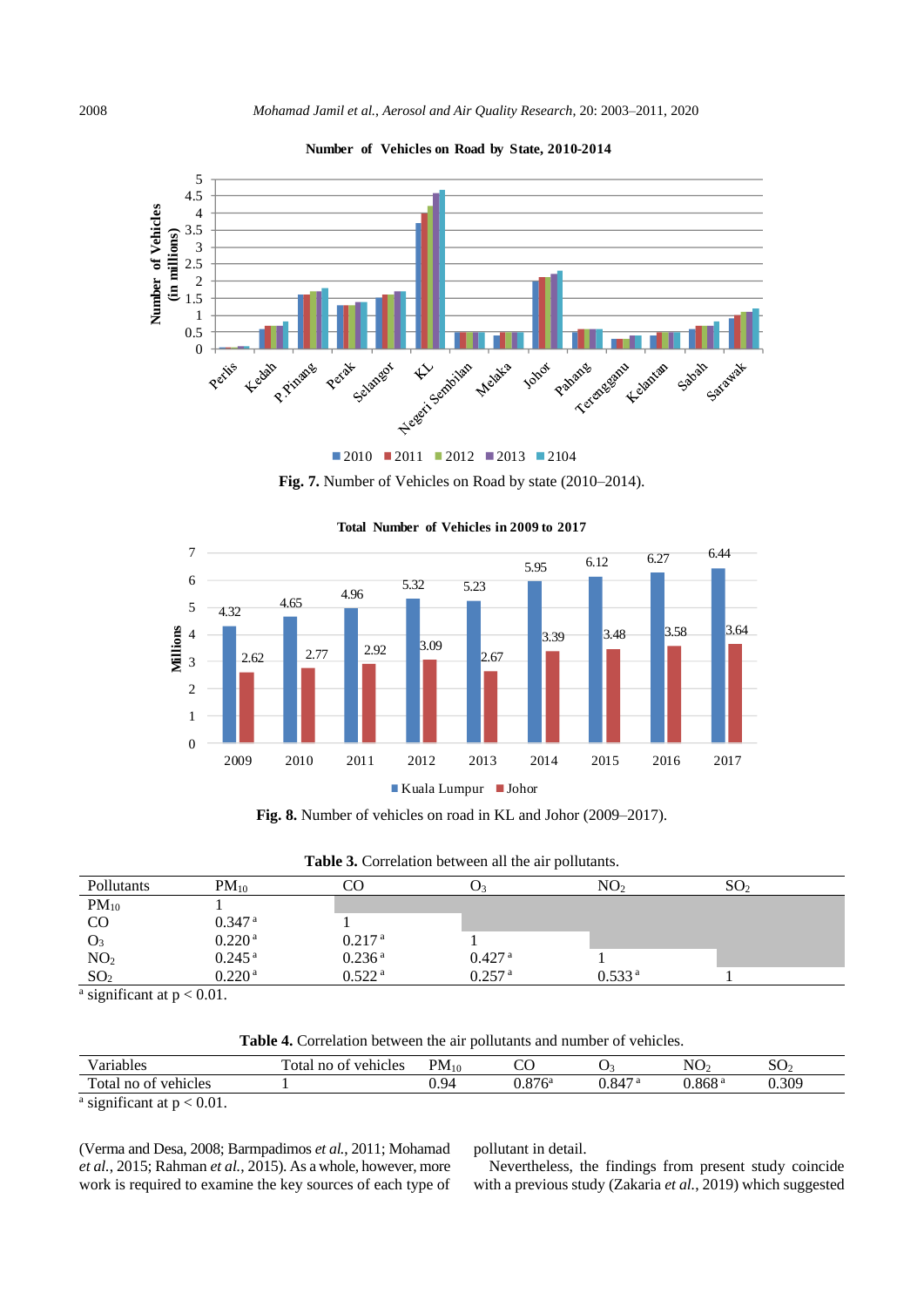that the concentration of the pollutants rises with the number of traffic count on the road and originates from the source where the sampling of pollutants was made. Another study in Malaysia (Tajudin *et al.*, 2019) also reported a positive correlation between the number of vehicles and air pollutants. As the air pollutants are mostly emitted from motor vehicles (Abdullah *et al.*, 2012), this proves that the number of vehicles on the road affects the concentration of pollutants. From the present study, the air pollutants namely,  $CO$ ,  $O_3$  and  $NO_2$ , increases with the total number of vehicles on the road. Hence, by working outdoor for long hours, the traffic police personnel are directly exposed to the harmful air pollutants.

#### *Exposure Level among Traffic Police Personnel*

The traffic police personnel enforce the transportation legislation, policies, and agreements for commercial and non-commercial vehicles using Malaysian roads. Exposure to dust and outdoor pollutants without any preventive measure has possibly caused the traffic police personnel to be highly susceptible to a decrease in pulmonary functions over time (Mohamad Jamil *et al.*, 2018). When travelling or standing along the roads with heavy traffic, significantly during the rush hours, the traffic police personnel are exposed directly to traffic-related air pollution, which could eventually lead to health complications.

A previous study by the same author among the traffic police in Kuala Lumpur were found to be exposed to a high PM2.5 concentration at a personal level which is from 12.4  $\mu$ g m<sup>-3</sup> to 55.3  $\mu$ g m<sup>-3</sup> in 8 working hours with the mean level at  $28.7 \pm 11.1$  µg m<sup>-3</sup> (Mohamad Jamil, 2016). Compared to the Malaysian Ambient Air Quality Guideline (MAAQG), the mean of  $PM_{2.5}$  reported does not exceed the 24-hour value of 35 µg m–3 (DOE, 2015). Muhammad *et al.* (2012) recorded a relatively lower mean value of PM<sub>2.5</sub> at 22.33  $\pm$  $8.54 \,\mu g$  m<sup>-3</sup> in a study among traffic police in Kuala Lumpur back in 2012. A current study by Fandi *et al.* (2020) reported that extended exposure to benzene and ethylbenzene increases the risk of adverse health effects among traffic police.

As shown in Table 5, there are a few studies that have reported on the exposure to air pollutants among Malaysian traffic police in their working environment. From this, it is clear that traffic police are working in an unfavourable situation for their health. However, these police officers have no other options as they need to fulfil their duties in order to preserves the public safety. Hence, all the key stakeholders must take immediate action for this matter.

## **CONCLUSIONS**

This work was devoted to ascertaining the air quality in the working area (KL and Johor) among Malaysian Traffic Police at their Point Duty and recognising the impacts it carries. This work also determines the total number of vehicles on the road and their relationship with air pollutants. This study revealed that the average concentrations of  $PM_{10}$ were above the MAAQG revised standard of 2020, whereas SO2, NO2, O<sup>3</sup> and CO recorded below the standard. The increasing trends in the number of vehicles can be seen every year from 2009 to 2017 in both KL and Johor. All the pollutants are found to be positively correlated with each other. The average concentrations of CO,  $NO<sub>2</sub>$ , and  $O<sub>3</sub>$ increased with the total number of vehicles.

As a consequence, the outdoor air quality is decreased and directly affects outdoor workers, particularly traffic police at their point of duty. Based on the results from this study, it would be timely and prudent for the bodies and management of the Royal Malaysian Police to begin strategising and formulating an effective plan to monitor the exposure of their officers to the harmful pollutants in the outdoor air. For future work, an efficient individual monitoring system for

| Previous studies    | Respondents            | Pollutants        | Outcome                                               |
|---------------------|------------------------|-------------------|-------------------------------------------------------|
| Muhammad et al.     | Traffic police (KL)    | PM <sub>2.5</sub> | Exposure to elevated concentration level to           |
| (2012)              | General police         |                   | traffic related air pollutant was the risk factors in |
|                     |                        |                   | the development of respiratory diseases.              |
| Muhammad et al.     | Traffic police         | $PM_{10}$         | The traffic policemen are at risk of respiratory      |
| (2014)              | (Putrajaya)            |                   | diseases, as reflected by an increase in the          |
|                     | General police         |                   | reported                                              |
| Sulaiman and        | Traffic police (KL)    | $PM_{10}$         | There was increased DNA damage in                     |
| Anual (2015)        | General police         |                   | lymphocytes of traffic police officers compared       |
|                     |                        |                   | to indoor workers.                                    |
| Mohamad Jamil       | Traffic police (KL and | $PM_{2.5}$        | The main factors of abnormality in lung               |
| (2016)              | Johor)                 |                   | functions are exposure to $PM_{2.5}$ and duration of  |
|                     |                        |                   | services.                                             |
| Fandi et al. (2018) | Traffic police (KL)    | $PM_{10}$         | The respiratory symptoms were significantly           |
|                     |                        |                   | higher in the exposed group which they were 3.9,      |
|                     |                        |                   | 4.1, and 3.5 times more likely to develop cough,      |
|                     |                        |                   | wheezing, and breathlessness respectively.            |
| Fandi et al. (2020) | Traffic police (Klang  | Benzene, toluene, | The estimated cancer risks suggests that the          |
|                     | Valley)                | ethylbenzene,     | prolonged benzene and ethylbenzene exposure           |
|                     |                        | m, p-xylene, and  | experienced by traffic policemen placed them at       |
|                     |                        | o-xylene (BTEX)   | higher risk to adverse health effects.                |

**Table 5.** Studies on exposure to air pollutants among traffic police.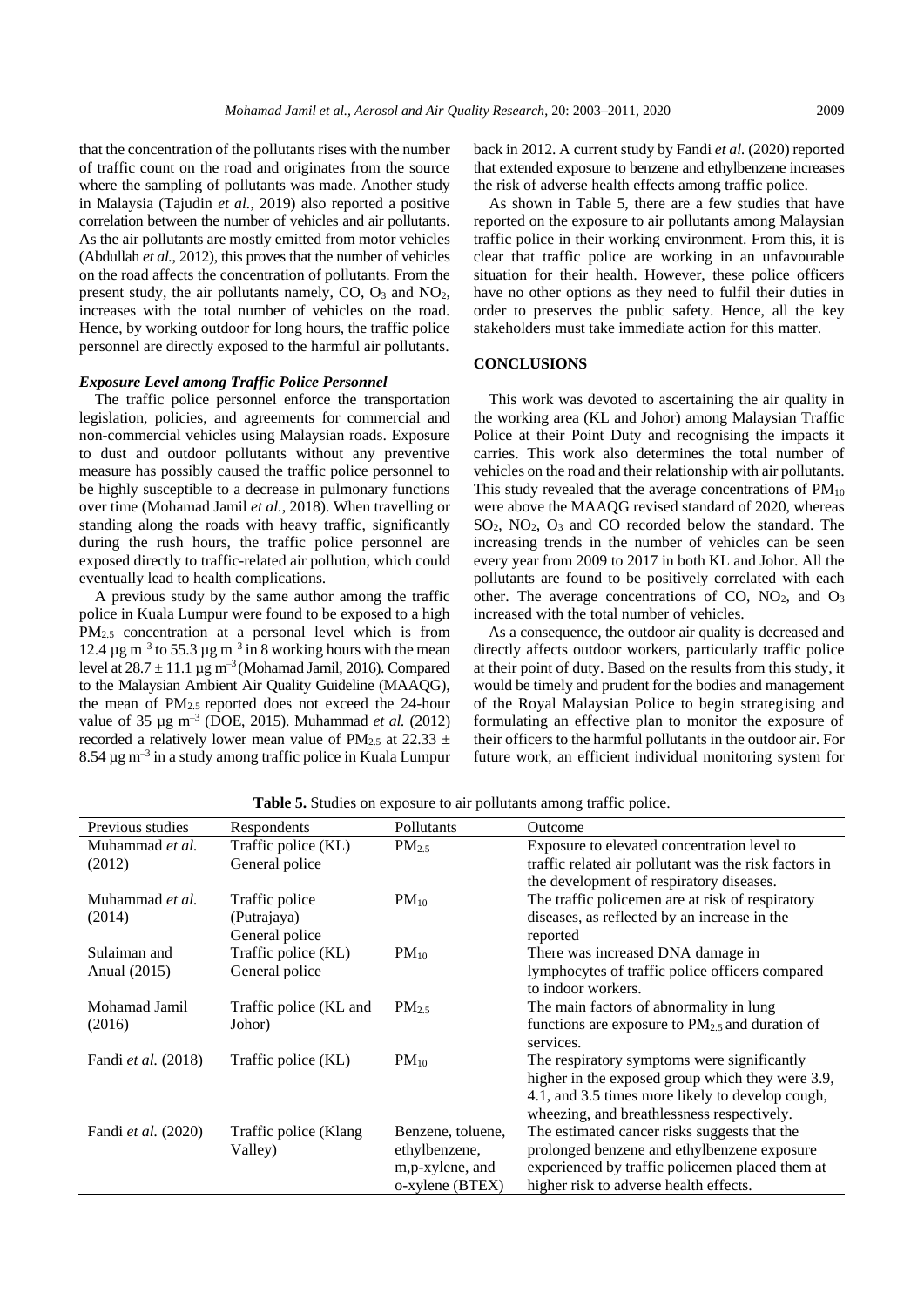exposure to air pollution may be a better resolution in order to control and manage the adverse air exposure during work. The data from this present study will facilitate its usefulness to the related authorities, management, policymakers, and researchers in the years ahead.

## **ACKNOWLEDGEMENTS**

The authors are thankful to the Royal Malaysian Police (RMP) for their support and guidance in preparing this article. Appreciation is also due to the Department of Environment, Malaysia, for the provision of the air quality database. This study is supported by the Putra Graduate Initiative of Universiti Putra Malaysia (IPS UPM), Vote No: 9640200, the Ministry of Education Malaysia (MOE) Fundamental Research Grant Scheme (FRGS), Vote No: 5524770 and the Graduate Research Fellowship (GRF) of Universiti Putra Malaysia (UPM).

## **REFERENCES**

- Abdullah, A.M., Samah, A.A.M. and Yee Jun, T. (2012). An overview of the air pollution trend in Klang Valley, Malaysia. *Open Environ. Sci.* 6: 13–19. [https://doi.org/10.](https://doi.org/10.2174/1876325101206010013) [2174/1876325101206010013](https://doi.org/10.2174/1876325101206010013)
- Anderson, B., Bartlett, K., Frolking, S., Hayhoe, K., Jenkins, J. and Salas, W. (2010). *Methane and nitrous oxide emissions from natural sources*. Office of Atmospheric Programs, U.S. EPA, EPA 430-R-10-001, Washington DC.
- Azhari, A., Latif, M.T. and Mohamed, A.F. (2018). Road traffic as an air pollutant contributor within an industrial park environment. *Atmos. Pollut. Res.* 9: 680–687. <https://doi.org/10.1016/j.apr.2018.01.007>
- Azmi, S.Z., Latif, M.T., Ismail, A.S., Juneng, L. and Jemain, A.A. (2010). Trend and status of air quality at three different monitoring stations in the Klang Valley, Malaysia. *Air Qual. Atmos. Health* 3: 53–64. [https://doi.org/10.1007/s1](https://doi.org/10.1007/s11869-009-0051-1) [1869-009-0051-1](https://doi.org/10.1007/s11869-009-0051-1)
- Barmpadimos, I., Hueglin, C., Keller, J., Henne, S. and Prévôt, A.S.H. (2011). Influence of meteorology on  $PM_{10}$ trends and variability in Switzerland from 1991 to 2008. *Atmos. Chem. Phys.* 11: 1813–1835[. https://doi.org/10.51](https://doi.org/10.5194/acp-11-1813-2011) [94/acp-11-1813-2011](https://doi.org/10.5194/acp-11-1813-2011)
- Chelani, A.B. (2013). Study of extreme CO,  $NO<sub>2</sub>$  and  $O<sub>3</sub>$ concentrations at a traffic site in Delhi: Statistical persistence analysis and source identification. *Aerosol Air Qual. Res*. 13: 377–384. [https://doi.org/10.4209/aaqr.201](https://doi.org/10.4209/aaqr.2011.10.0163) [1.10.0163](https://doi.org/10.4209/aaqr.2011.10.0163)
- Chen, S., Cui, K., Yu, T.Y., Chao, H.R., Hsu, Y.C., Lu, I.C., Arcega, R.D., Tsai, M.H., Lin, S.L., Chao, W.C., Chen, C. and Yu, K.L.J. (2019). A big data analysis of  $PM_{2.5}$  and PM<sub>10</sub> from low-cost air quality sensors near traffic areas. *Aerosol Air Qual. Res*. 19: 1721–1733. [https://doi.org/10.](https://doi.org/10.4209/aaqr.2019.06.0328) [4209/aaqr.2019.06.0328](https://doi.org/10.4209/aaqr.2019.06.0328)
- Department of Environment Malaysia (DOE) (1997). *A guide to air pollutant in Malaysia, (API)*. Ministry of Science, Technology and Environment, Kuala Lumpur.
- Department of Statistics Malaysia (2015). Malaysia Economic Statistics Time Series 2015. Ministry of

Economic Affairs, Department of Statistics, Malaysia.

- Department of Statistics Malaysia (2017). Compendium of Environment Statistics, Malaysia, 2017. Ministry of Economic Affairs, Department of Statistics, Malaysia.
- Energy Commission Malaysia (2019). Summary Primary Energy Supply. [https://meih.st.gov.my/statistics?p\\_auth](https://meih.st.gov.my/statistics?p_auth=4xSXx3Lu&p_p_id=Eng_Statistic_WAR_STOASPublicPortlet&p_p_lifecycle=1&p_p_state=maximized&p_p_mode=view&_Eng_Statistic_WAR_STOASPublicPortlet_execution=e1s1&_Eng_Statistic_WAR_STOASPublicPortlet__eventId=ViewStatistic2&categoryId=8&flowId=19&showTotal=false) [=4xSXx3Lu&p\\_p\\_id=Eng\\_Statistic\\_WAR\\_STOASPubl](https://meih.st.gov.my/statistics?p_auth=4xSXx3Lu&p_p_id=Eng_Statistic_WAR_STOASPublicPortlet&p_p_lifecycle=1&p_p_state=maximized&p_p_mode=view&_Eng_Statistic_WAR_STOASPublicPortlet_execution=e1s1&_Eng_Statistic_WAR_STOASPublicPortlet__eventId=ViewStatistic2&categoryId=8&flowId=19&showTotal=false) [icPortlet&p\\_p\\_lifecycle=1&p\\_p\\_state=maximized&p\\_p](https://meih.st.gov.my/statistics?p_auth=4xSXx3Lu&p_p_id=Eng_Statistic_WAR_STOASPublicPortlet&p_p_lifecycle=1&p_p_state=maximized&p_p_mode=view&_Eng_Statistic_WAR_STOASPublicPortlet_execution=e1s1&_Eng_Statistic_WAR_STOASPublicPortlet__eventId=ViewStatistic2&categoryId=8&flowId=19&showTotal=false) [\\_mode=view&\\_Eng\\_Statistic\\_WAR\\_STOASPublicPortl](https://meih.st.gov.my/statistics?p_auth=4xSXx3Lu&p_p_id=Eng_Statistic_WAR_STOASPublicPortlet&p_p_lifecycle=1&p_p_state=maximized&p_p_mode=view&_Eng_Statistic_WAR_STOASPublicPortlet_execution=e1s1&_Eng_Statistic_WAR_STOASPublicPortlet__eventId=ViewStatistic2&categoryId=8&flowId=19&showTotal=false) [et\\_execution=e1s1&\\_Eng\\_Statistic\\_WAR\\_STOASPubli](https://meih.st.gov.my/statistics?p_auth=4xSXx3Lu&p_p_id=Eng_Statistic_WAR_STOASPublicPortlet&p_p_lifecycle=1&p_p_state=maximized&p_p_mode=view&_Eng_Statistic_WAR_STOASPublicPortlet_execution=e1s1&_Eng_Statistic_WAR_STOASPublicPortlet__eventId=ViewStatistic2&categoryId=8&flowId=19&showTotal=false) [cPortlet\\_\\_eventId=ViewStatistic2&categoryId=8&flowI](https://meih.st.gov.my/statistics?p_auth=4xSXx3Lu&p_p_id=Eng_Statistic_WAR_STOASPublicPortlet&p_p_lifecycle=1&p_p_state=maximized&p_p_mode=view&_Eng_Statistic_WAR_STOASPublicPortlet_execution=e1s1&_Eng_Statistic_WAR_STOASPublicPortlet__eventId=ViewStatistic2&categoryId=8&flowId=19&showTotal=false) [d=19&showTotal=false](https://meih.st.gov.my/statistics?p_auth=4xSXx3Lu&p_p_id=Eng_Statistic_WAR_STOASPublicPortlet&p_p_lifecycle=1&p_p_state=maximized&p_p_mode=view&_Eng_Statistic_WAR_STOASPublicPortlet_execution=e1s1&_Eng_Statistic_WAR_STOASPublicPortlet__eventId=ViewStatistic2&categoryId=8&flowId=19&showTotal=false)
- Fandi, N.F.M., Mansor, W.A.W. and Jalaludin, J. (2018). Work exposure to traffic air pollutants ( $PM_{10}$ , benzene, toluene, and xylene) and respiratory health implications among urban traffic policemen in Klang Valley, Malaysia. *Malaysian J. Med. Health Sci.* 14: 63–70.
- Fandi, N.F.M., Jalaludin, J., Latif, M.T., Abd Hamid, H.H. and Awang, M.F. (2020). BTEX Exposure Assessment and Inhalation Health Risks to Traffic Policemen in the Klang Valley Region, Malaysia. *Aerosol Air Qual. Res.* <https://doi.org/10.4209/aaqr.2019.11.0574>
- International Labour Organization (ILO) (2012). *International hazard datasheets on occupation: Police/Law enforcement officer.* [https://www.ilo.org/safework/cis/WCMS\\_19242](https://www.ilo.org/safework/cis/WCMS_192426/lang--en/index.htm) [6/lang--en/index.htm](https://www.ilo.org/safework/cis/WCMS_192426/lang--en/index.htm)
- Kelly, F.J. and Fussell, J.C. (2015). Air pollution and public health: Emerging hazards and improved understanding of risk. *Environ. Geochem. Health* 37: 631–649. <https://doi.org/10.1007/s10653-015-9720-1>
- Kumar, R. and Joseph, A.E. (2006). Air pollution concentrations of  $PM_{2.5}$ ,  $PM_{10}$  and  $NO_2$  at ambient and kerbsite and their correlation in Metro City – Mumbai. *Environ. Monit. Assess.* 119: 191–199. [https://doi.org/10.](https://doi.org/10.1007/s10661-005-9022-7) [1007/s10661-005-9022-7](https://doi.org/10.1007/s10661-005-9022-7)
- Lee, P., Saylor, R. and McQueen, J. (2018). Air quality monitoring and forecasting. *Atmosphere* 9: 89. <https://doi.org/10.3390/atmos9030089>
- Ling, O.H.L., Musthafa, S.N.A.M. and Mohamed, N. (2014). Air quality and land use in urban region of Petaling Jaya, Shah Alam and Klang, Malaysia. *EnvironmentAsia* 7: 134–144. <https://doi.org/10.14456/ea.2014.17>
- Mansouri, B., Hoshyari, E. and Mansouri, A. (2011). Study on ambient concentrations of air quality parameters  $(O_3,$  $SO_2$ , CO and PM<sub>10</sub>) in different months in Shiraz city. *Iran. Int. J. Environ. Sci.* 1: 1440–1447.
- Mohamad Jamil, P.A.S. (2016). *Risk factors of respiratory effects from works exposure and PM2.5 Among Traffic Policemen.* Occupational Safety and Health, Honours [Master, thesis]. Universiti Putra Malaysia Serdang (Selangor).
- Mohamad Jamil, P.A.S., Karuppiah, K., Rasdi, I., Mohd Tamrin, S.B., Sambasivam, S., Mohammad Yusof, N.A.D. and Azmi, I. (2018). Respiratory symptons prevalence among traffic policemen in Malaysia. *Malaysian J. Med. Health Sci.* 14: 27–31.
- Mohamad, N.D., Ash'aari, Z.H. and Othman, M. (2015). Preliminary assessment of air pollutant sources identification at selected monitoring stations in Klang